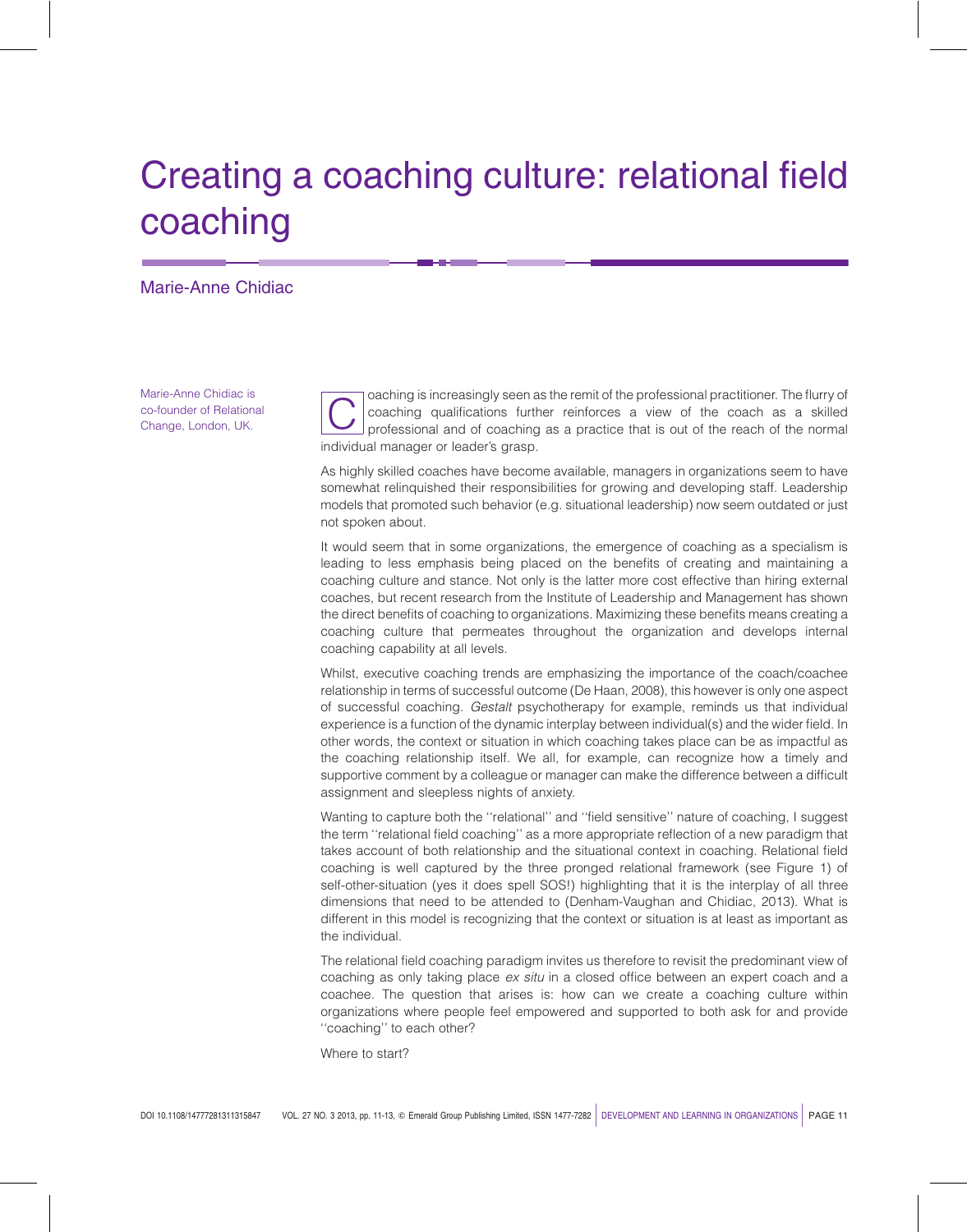

#### Good intent and presence

It is important to de-structure the notion of coaching as a high-end skill unavailable to the manager or team leader. Coaching is more usefully viewed along a continuum of styles and skills with a starting point of positive intent and presence. We all know at an intuitive level what it feels like to turn towards others and try to be as present and available to them as possible. The notion of presence defined as ''energetic availability and fluid responsiveness'' (Chidiac and Denham-Vaughan, 2007) captures this sense of bringing all of oneself to the moment and responding to the need of another person.

It is important not to confuse this type of coaching with ''being nice'' or feel that it needs to happen formally or according to some pre-set rules. Often the most useful interventions are the ones that have taken place informally at the coffee machine.

### A customized approach to building coaching capability

Many HR practitioners imagine that busy managers and leaders will be reluctant to participate in training programs to build their coaching skills. Experience has showed however that many managers like the idea of learning to coach (Rock and Donde, 2008) and furthermore that coaching others often reverses the effects of ''power stress'' (Boyatzis et al., 2006).

It is important however for the capability building program to be well designed and appropriate to the organization's context. When teaching a ''real world coaching'' one-day program to NHS leaders, I was aware of how much taking a full day out of very busy schedules reinforced the importance of coaching in a culture where productivity was key. The four-step process model devised for the ''real world coaching'' program (Denham-Vaughan and Gawlinski, 2012) also provided good support in a culture of process and procedure.

A different example of building coaching capability within an FMCG organization going through an extensive change program required a more modular approach. In this case, a flexible two hour ''coaching skills'' training package was designed which was accessible and easily slotted into either an extended team meeting or lunch session. The rollout strategy here required that team and department leads create the time for up-skilling their teams appropriately. What was different in this case was that a ''pull'' approach to building coaching skills was encouraged, with team leaders and managers requesting the training, supported by follow-up facilitated action learning sessions.

#### Embedding coaching strategically

We know that ''what you measure is what you get'', and with respect to developing a coaching culture, it is no different. A coaching framework or program is not sustainable without clearly reinforced messages through all HR and people processes. Is coaching rewarded in performance appraisals, is it recognized as a valuable and strategic use of time? Are the leaders at the top of the organization walking the talk? Is the question of ''how far are we to achieving a coaching culture'' kept alive in team and board meetings?